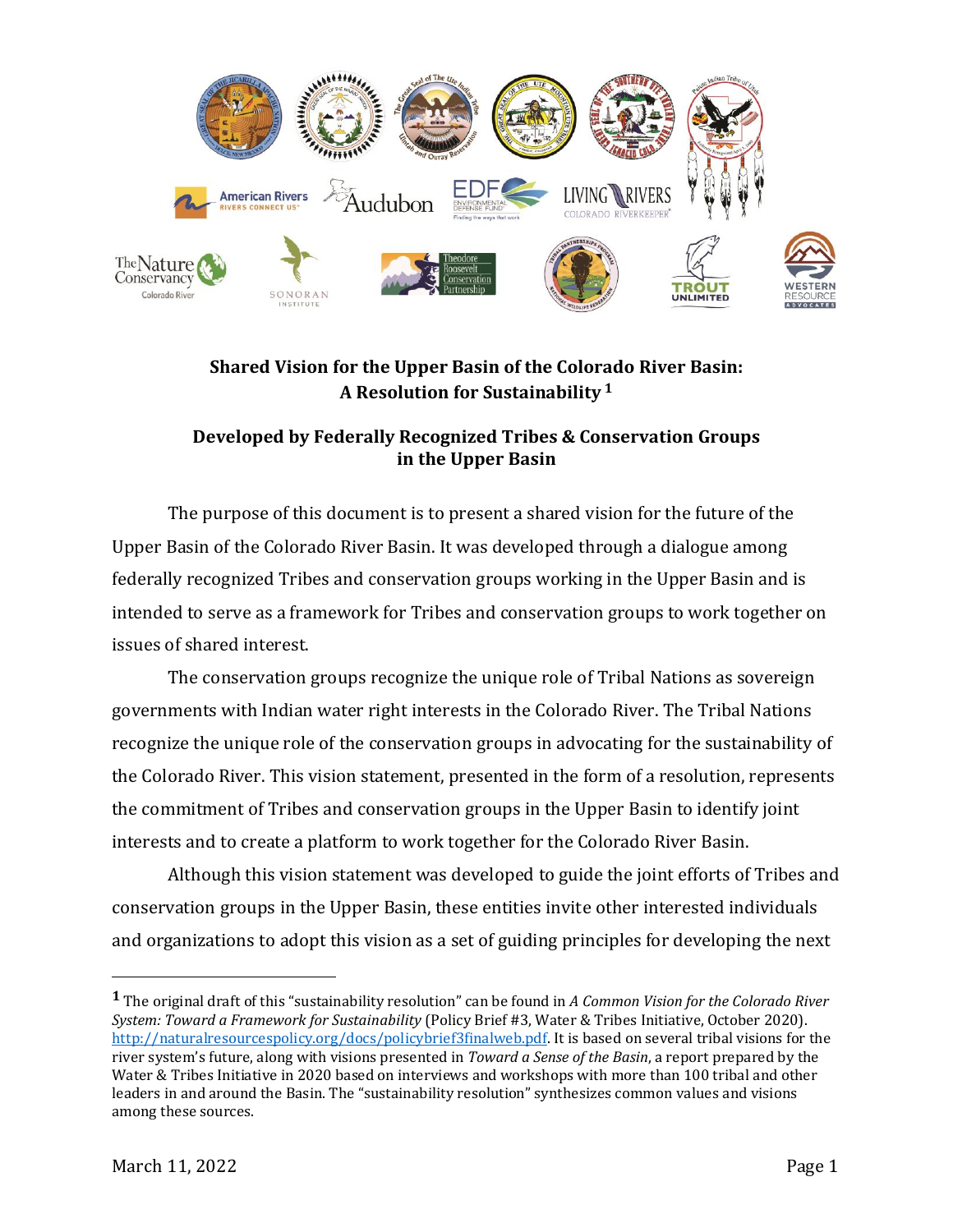management framework for the Colorado River Basin and to otherwise enhance land and water management in the Upper Basin.

- 1. Whereas water is life; it is a precious, life-giving resource; and
- 2. Whereas free-flowing rivers, healthy habitats, and resilient ecosystems are essential for nature and human communities to thrive; and
- 3. Whereas water is foundational to the continued existence of Tribes in the Basin and provides the critical natural resource for the establishment of permanent homelands; and
- 4. Whereas water is also essential for spiritual, cultural, and ecological purposes**,** as well as for sustaining human populations and economies, including urban, rural, and Tribal communities; domestic, stock-watering, municipal, agricultural, industrial, recreational, environmental, and other uses; and to more than 40 million people, including 30 federally recognized sovereign Tribal nations and two countries; and
- 5. Whereas water is sacred and essential to Tribal prayer ceremonies since time immemorial; and
- 6. Whereas Tribes have been stewards of their natural resources since time immemorial and developed effective indigenous management techniques to support the health of the rivers, creeks, and springs; and
- 7. Whereas natural and cultural resources conservation are inter-connected; and
- 8. Whereas the development and use of water is a legal right held by sovereign Tribal Nations in the Colorado River Basin pursuant to Treaties with the United States.

Now, therefore, be it resolved that Tribes and conservation groups working in the

Upper Basin agree to:

- a) Promote and support the sustainable, resilient use of the Colorado River and its tributaries for people and the rest of nature; and
- b) Promote and support reliable access to clean water for all Tribal members and other residents of the Colorado River Basin; and
- c) Ensure the spiritual, cultural, and ecological integrity of the Colorado River Basin while providing water for Tribal homelands and other human use and consumption; and